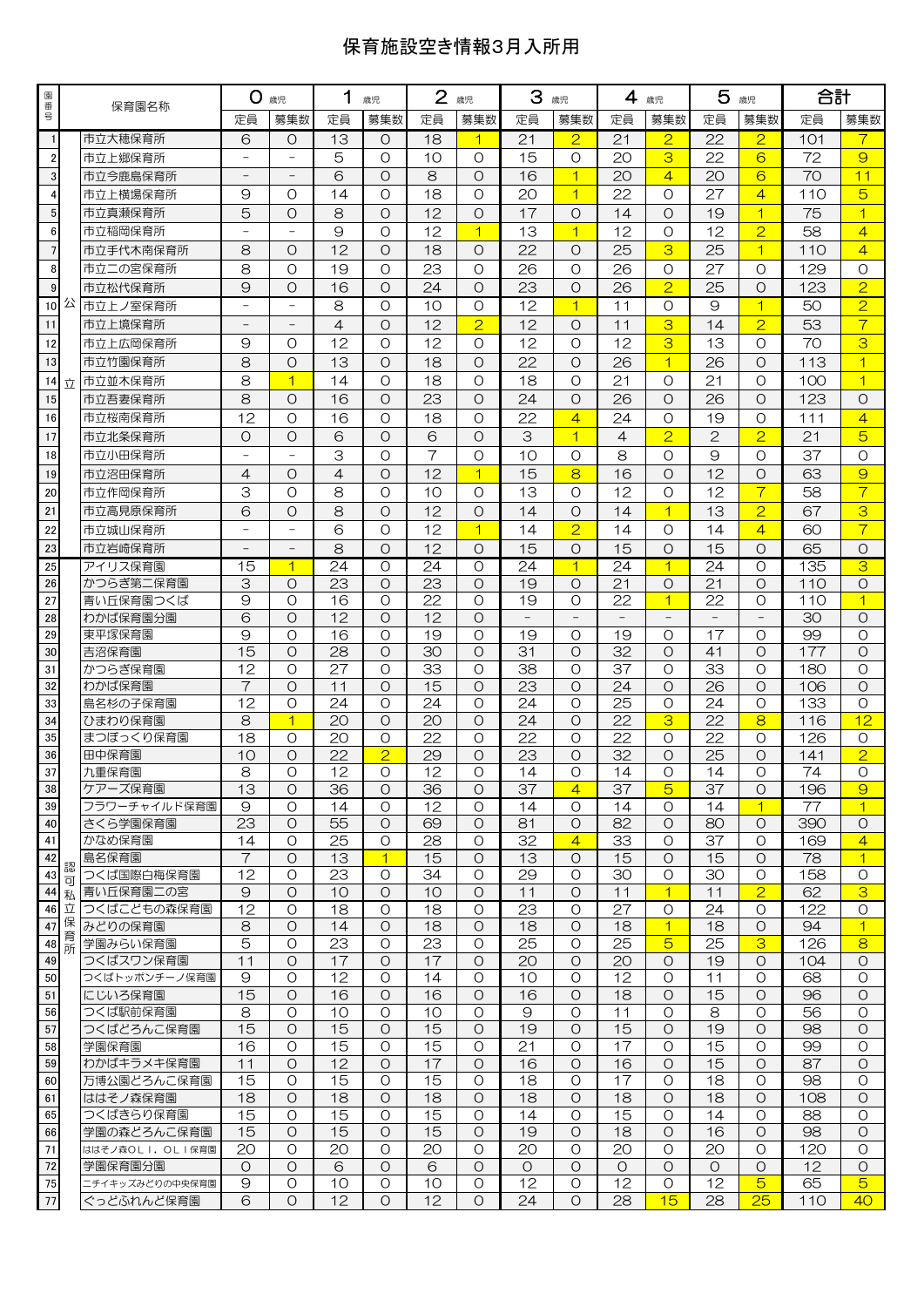## 保育施設空き情報3月入所用

| 園番号 |        | 保育園名称            | O<br>歳児<br>歳児 |          | $\overline{2}$<br>歳児 |                | З              | 歳児       | 4                        | 歳児                       |                          | 5<br>歳児                  |                          | 合計                       |      |                |
|-----|--------|------------------|---------------|----------|----------------------|----------------|----------------|----------|--------------------------|--------------------------|--------------------------|--------------------------|--------------------------|--------------------------|------|----------------|
|     |        |                  | 定員            | 募集数      | 定員                   | 募集数            | 定員             | 募集数      | 定員                       | 募集数                      | 定員                       | 募集数                      | 定員                       | 募集数                      | 定員   | 募集数            |
| 78  |        | みらいのもり保育園        | 14            | O        | 18                   | $\Omega$       | 18             | O        | 15                       | $\Omega$                 | 18                       | $\overline{2}$           | 4                        | O                        | 87   | $\overline{2}$ |
| 79  |        | つくばスマイル保育園       | 12            | $\circ$  | 15                   | O              | 18             | $\Omega$ | 24                       | $\Omega$                 | 24                       | 6                        | 16                       | 10                       | 109  | 16             |
| 80  |        | 南十字保育園           | 12            | O        | 13                   | O              | 14             | Ω        | 20                       | $\Omega$                 | 18                       | 12                       | 5                        | 3                        | 82   | 15             |
| 24  |        | 認定こども園みのり (2・3号) | 3             | $\circ$  | 19                   | O              | 19             | Ο        | 23                       | O                        | 24                       | Ο                        | 42                       | O                        | 130  | $\Omega$       |
| 45  | 認      | すみれ保育園           | 15            | O        | 18                   | $\Omega$       | 18             | $\Omega$ | 19                       | $\Omega$                 | 19                       | $\Omega$                 | 18                       | O                        | 107  | $\Omega$       |
| 52  | 定      | 豊里もみじこども園 (2・3号) | 12            | O        | 18                   | O              | 18             | Ο        | 18                       | O                        | 18                       | O                        | 18                       | $\circ$                  | 102  | O              |
| 53  |        | つくば中央保育園 (2・3号)  | 8             | O        | 15                   | $\Omega$       | 20             | $\Omega$ | 21                       | ⊣                        | 22                       | ⊣                        | 21                       | $\Omega$                 | 107  | $\overline{2}$ |
| 54  |        | 成蹊幼稚園<br>(2号)    | $\circ$       | $\circ$  | $\circ$              | $\Omega$       | $\Omega$       | $\Omega$ | 14                       | $\Omega$                 | 18                       | $\Omega$                 | $\overline{25}$          | $\circ$                  | 57   | $\Omega$       |
| 55  | も<br>園 | 栄幼稚園<br>(2号)     | $\Omega$      | O        | $\Omega$             | $\Omega$       | $\Omega$       | $\Omega$ | 18                       | $\Omega$                 | 27                       | $\Omega$                 | 20                       | $\Omega$                 | 65   | $\Omega$       |
| 67  |        | 学園の森こども園 (2・3号)  | 15            | $\circ$  | 19                   | O              | 16             | Ω        | 15                       | $\Omega$                 | 15                       | O                        | 20                       | O                        | 100  | $\Omega$       |
| 68  |        | みどり流星こども園 (2・3号) | 6             | O        | 15                   | O              | 14             | O        | 17                       | $\Omega$                 | 16                       | O                        | 18                       | $\overline{2}$           | 86   | $\overline{2}$ |
| 62  |        | ラ・フェリーチェ保育園      | 6             | O        | 8                    | O              | 8              | 4        | $\overline{\phantom{0}}$ | $\overline{\phantom{0}}$ | $\overline{\phantom{0}}$ |                          | $\overline{\phantom{0}}$ | $\overline{\phantom{0}}$ | 22   | 1              |
| 63  |        | なかよし保育園          | 6             | O        | 8                    | O              | 8              | $\Omega$ | $\overline{\phantom{0}}$ | -                        | $\overline{\phantom{a}}$ | -                        | -                        | $\overline{\phantom{0}}$ | 22   | $\Omega$       |
| 64  |        | どんぐり             | 6             | $\circ$  | 4                    | $\Omega$       | 11             | $\Omega$ | $\overline{\phantom{0}}$ | $\overline{\phantom{0}}$ | $\overline{\phantom{0}}$ | -                        | $\overline{\phantom{0}}$ | $\overline{\phantom{0}}$ | 21   | $\Omega$       |
| 69  |        | しいの木保育園          | 5             | O        | 8                    | O              | 6              | Ο        | -                        | -                        | $\overline{\phantom{0}}$ | -                        | -                        | Ξ.                       | 19   | $\Omega$       |
| 70  |        | YMCAつくばオリーブ保育園   | $\circ$       | $\Omega$ | 10                   | $\Omega$       | $\Theta$       | $\circ$  | $\overline{\phantom{0}}$ | $\overline{\phantom{0}}$ | $\overline{\phantom{0}}$ |                          |                          | $\overline{\phantom{0}}$ | 19   | $\Omega$       |
| 73  | 規<br>模 | 流星の斤保育園          | 3             | O        | $\overline{7}$       | O              | 8              | 1        | -                        | -                        | $\overline{\phantom{0}}$ | Ξ.                       | $\overline{\phantom{0}}$ | $\overline{\phantom{0}}$ | 18   | $\overline{1}$ |
| 74  | 保      | すてっぷ保育園つくば研究学園   | 5             | $\circ$  | 6                    | O              | 11             | Ο        | -                        | -                        |                          | -                        |                          | $\qquad \qquad -$        | 22   | $\Omega$       |
| 76  | 育      | はこぶね保育園          | $\circ$       | O        | $\Theta$             | $\overline{2}$ | 3              | $\Omega$ | -                        | $\overline{\phantom{0}}$ |                          |                          |                          | -                        | 12   | $\overline{2}$ |
| 81  |        | ソシエルみどりの         | 6             | O        | $\overline{7}$       | O              | $\overline{7}$ | O        | $\qquad \qquad -$        | $\overline{\phantom{0}}$ | $\qquad \qquad -$        | -                        | -                        | $-$                      | 20   | $\Omega$       |
| 82  |        | すてっぷ保育園万博記念公園    | 5             | O        | 10                   | O              | ⇁              | Ο        | $\overline{\phantom{0}}$ | $\overline{\phantom{0}}$ | ۰                        | $\overline{\phantom{0}}$ | $\overline{\phantom{0}}$ | $\equiv$                 | 22   | $\Omega$       |
| 83  |        | すてっぷ保育園諏訪        | 6             | $\circ$  | 10                   | O              | 6              | $\Omega$ | -                        | -                        |                          |                          |                          | $\qquad \qquad -$        | 22   | $\Omega$       |
| 84  |        | ルンルン保育園春日        | 5             | O        | 13                   | $\overline{4}$ | $\mathcal{P}$  | $\Omega$ | $\overline{\phantom{0}}$ | $\overline{\phantom{0}}$ | ۰                        | $\overline{\phantom{0}}$ | $\overline{\phantom{0}}$ | $\overline{\phantom{0}}$ | 20   | 4              |
|     |        | 合計               | 680           | 3        | 1172                 | 6              | 329            | 8        | 1382                     | 31                       | 1442                     | 77                       | 1421                     | 99                       | 7426 | 224            |
|     |        |                  |               |          |                      |                |                |          |                          |                          |                          |                          |                          |                          |      |                |

#### 【注意】

☆申込みを取り下げる場合は、毎月8日までに取下げ届を幼児保育課にご提出ください。取下げ届がない場合 は、令和3年3月入所まで継続して選考を行います。

☆保育所変更(転所)申込の場合、変更希望先の内定を辞退することはできません。変更希望先で内定となった 場合、変更前の保育所には別の方が内定となるため、退所となります。

☆募集数が0でも、退所や転所等により空きができて内定となる場合があります。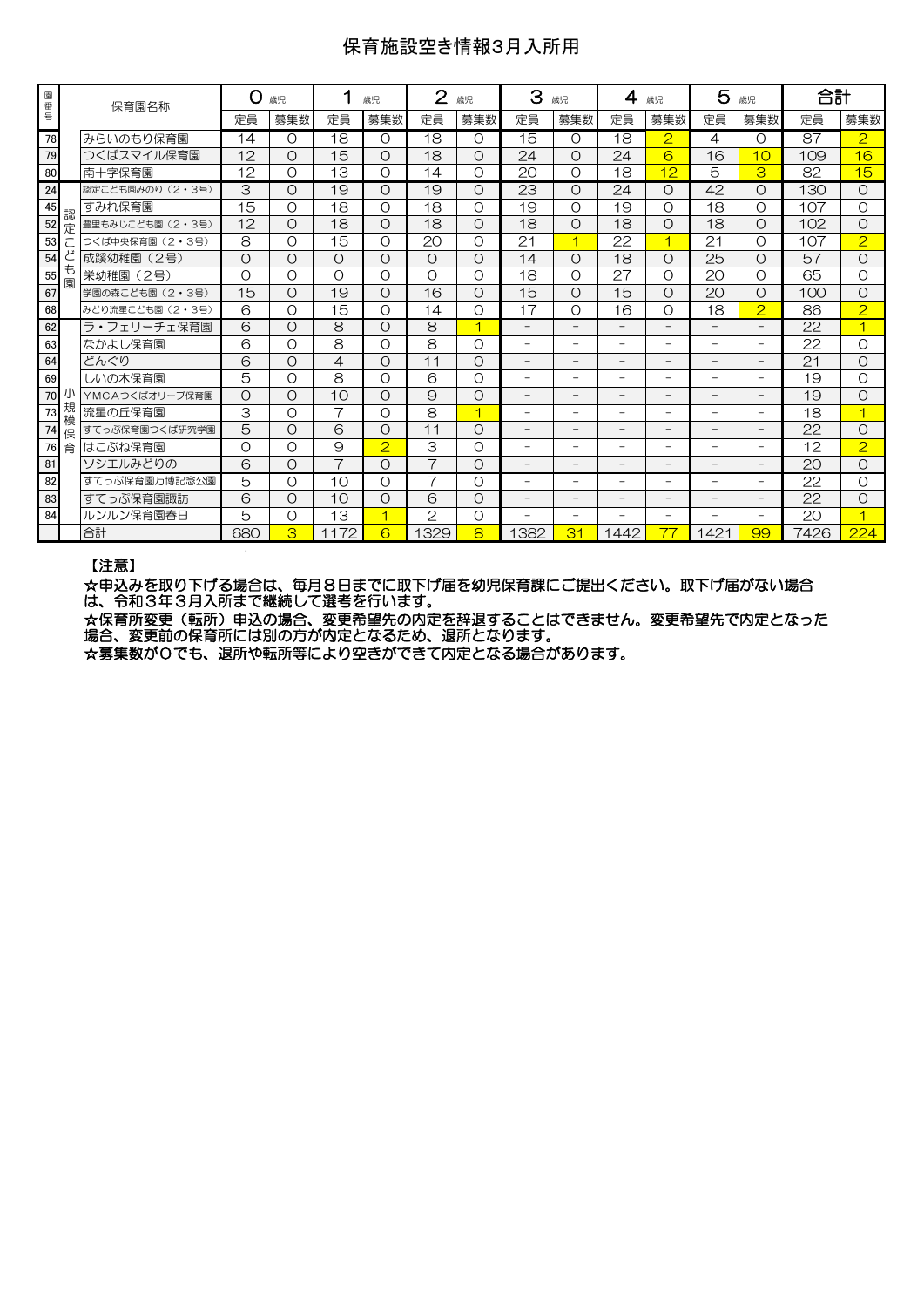# Availability of Childcare Facilities for March 2021 admission

|                       | Name of facility   |                                              | O years old              |                                 | 1 years old    |                                  | 2 years old    |                             | 3 years old |                          | 4 years old              |                          | 5 years old    |                          | Total      |                                    |
|-----------------------|--------------------|----------------------------------------------|--------------------------|---------------------------------|----------------|----------------------------------|----------------|-----------------------------|-------------|--------------------------|--------------------------|--------------------------|----------------|--------------------------|------------|------------------------------------|
|                       |                    |                                              | Capacity                 | Available                       | Capacity       | Available                        | Capacity       | Available                   | Capacity    | Available                | Capacity                 | Available                | Capacity       | Available                | Capacity   | Available                          |
| $\mathbf{1}$          |                    | Ōho                                          | 6                        | $\mathsf{O}\xspace$             | 13             | $\overline{O}$                   | 18             | $\overline{1}$              | 21          | $\overline{2}$           | 21                       | $\overline{2}$           | 22             | $\overline{2}$           | 101        | $7\overline{ }$                    |
| $\sqrt{2}$            |                    | Kamigō                                       | J.                       | ÷,                              | 5              | $\mathbf 0$                      | 10             | 0                           | 15          | 0                        | 20                       | $\overline{3}$           | 22             | $6\overline{6}$          | 72         | 9                                  |
| $\overline{3}$        |                    | Imakashima                                   | $\overline{\phantom{a}}$ | $\centering \label{eq:reduced}$ | 6              | $\overline{O}$                   | 8              | $\mathbf{O}$                | 16          | $\overline{1}$           | 20                       | $\overline{4}$           | 20             | $6 \overline{}$          | 70         | 11                                 |
| $\overline{4}$        |                    | Kamiyokoba                                   | 9                        | $\mathsf{O}\xspace$             | 14             | $\circ$                          | 18             | $\mathbf{0}$                | 20          | $\overline{1}$           | 22                       | 0                        | 27             | $\overline{4}$           | 110        | $\overline{5}$                     |
| 5                     |                    | Mase                                         | 5                        | $\mathsf{O}\xspace$             | 8              | $\mathbf{O}$                     | 12             | $\mathbf 0$                 | 17          | $\mathsf{O}\xspace$      | 14                       | $\mathsf{O}\xspace$      | 19             | $\overline{1}$           | 75         | $\overline{1}$                     |
| 6                     |                    | Inaoka                                       |                          |                                 | 9              | $\circ$                          | 12             | $\overline{1}$              | 13          | $\overline{1}$           | 12                       | 0                        | 12             | $\overline{2}$           | 58         | $\overline{4}$                     |
| $\overline{7}$        |                    | Teshirogi-minami                             | $\,8\,$                  | $\mathsf{O}\xspace$             | 12             | $\mathbf{O}$                     | 18             | $\mathbf 0$                 | 22          | $\mathsf{O}\xspace$      | 25                       | 3                        | 25             | $\overline{1}$           | 110        | $\overline{4}$                     |
| 8                     |                    | Ninomiya                                     | 8                        | $\mathsf{O}\xspace$             | 19             | $\circ$                          | 23             | 0                           | 26          | 0                        | 26                       | 0                        | 27             | 0                        | 129        | $\mathsf{O}$                       |
| $\overline{9}$        |                    | Matsushiro                                   | 9                        | $\mathsf{O}\xspace$             | 16             | $\mathbf 0$                      | 24             | $\mathbf{0}$                | 23          | $\mathsf{O}\xspace$      | 26                       | $\overline{2}$           | 25             | $\mathsf{O}\xspace$      | 123        | $\overline{2}$                     |
| 10                    |                    | Uenomuro                                     |                          | ÷,                              | 8              | $\mathsf{O}$                     | 10             | 0                           | 12          | $\mathbf{1}$             | 11                       | 0                        | 9              | $\overline{1}$           | 50         | $\overline{2}$                     |
| $11\,$                |                    | Kamizakai                                    |                          | $\overline{\phantom{m}}$        | $\overline{4}$ | $\overline{O}$                   | 12             | $\overline{2}$              | 12          | $\mathsf{O}\xspace$      | 11                       | $\overline{3}$           | 14             | $\overline{2}$           | 53         | $\overline{7}$                     |
| 12                    | UBLIC              | Kamihiro-oka                                 | 9                        | $\mathsf{O}\xspace$             | 12             | 0                                | 12             | 0                           | 12          | 0                        | 12                       | $\overline{3}$           | 13             | 0                        | 70         | $\overline{3}$                     |
| 13                    | $\bar{\mathbf{r}}$ | Takezono                                     | 8                        | $\mathsf{O}\xspace$             | 13             | $\mathbf 0$                      | 18             | $\mathbf{O}$                | 22          | $\mathsf{O}\xspace$      | 26                       | $\overline{1}$           | 26             | $\mathsf{O}\xspace$      | 113        | $\overline{1}$                     |
| 14                    |                    | Namiki                                       | 8                        | $\overline{1}$                  | 14             | 0                                | 18             | 0                           | 18          | 0                        | 21                       | 0                        | 21             | 0                        | 100        | $\overline{1}$                     |
| 15                    |                    | Azuma                                        | $\,8\,$                  | $\mathsf{O}\xspace$             | 16             | $\mathbf 0$                      | 23             | $\mathsf{O}\xspace$         | 24          | $\mathsf{O}\xspace$      | 26                       | $\mathbf{O}$             | 26             | $\mathsf{O}\xspace$      | 123        | $\mathbf 0$                        |
| 16                    |                    | Ōnan                                         | 12                       | $\mathsf{O}\xspace$             | 16             | 0                                | 18             | 0                           | 22          | $\overline{4}$           | 24                       | 0                        | 19             | 0                        | 111        | $\overline{4}$                     |
| 17                    |                    | Hōjō                                         | $\mathsf{O}\xspace$      | $\mathsf{O}\xspace$             | 6              | $\mathbf 0$                      | 6              | $\mathsf{O}\xspace$         | 3           | $\overline{1}$           | $\overline{4}$           | $\overline{2}$           | $\overline{2}$ | $\overline{2}$           | 21         | $\overline{5}$                     |
| 18                    |                    | Oda                                          |                          |                                 | 3              | $\circ$                          | $\overline{7}$ | 0                           | 10          | 0                        | 8                        | 0                        | 9              | 0                        | 37         | 0                                  |
| 19                    |                    | Numata                                       | $\overline{4}$           | $\mathsf{O}\xspace$             | $\overline{4}$ | $\mathbf{O}$                     | 12             | $\overline{1}$              | 15          | $\overline{8}$           | 16                       | $\mathsf{O}\xspace$      | 12             | $\mathsf{O}\xspace$      | 63         | 9                                  |
| 20                    |                    | Sakuoka                                      | 3                        | $\mathsf{O}\xspace$             | 8              | $\mathbf 0$                      | 10             | $\mathbf{0}$                | 13          | 0                        | 12                       | 0                        | 12             | $\overline{7}$           | 58         | $\overline{7}$                     |
| 21                    |                    | Takamihara                                   | 6                        | $\mathsf{O}\xspace$             | 8              | $\mathbf{O}$                     | 12             | $\mathbf 0$                 | 14          | $\mathsf{O}\xspace$      | 14                       | $\overline{1}$           | 13             | $\overline{2}$           | 67         | $\overline{3}$                     |
| 22                    |                    | Shiroyama                                    |                          | $\overline{\phantom{a}}$        | 6              | $\circ$                          | 12             | $\overline{1}$              | 14          | $\overline{2}$           | 14                       | $\mathbf 0$              | 14             | $\overline{4}$           | 60         | $\overline{7}$                     |
| 23                    |                    | Iwasaki                                      |                          | $\overline{\phantom{m}}$        | 8              | $\mathbf 0$                      | 12             | $\mathbf 0$                 | 15          | $\mathbf 0$              | 15                       | $\mathsf{O}\xspace$      | 15             | $\mathsf{O}\xspace$      | 65         | $\mathbf 0$                        |
| 25                    |                    | Iris                                         | 15                       | $\mathbf{1}$                    | 24             | $\mathbf 0$                      | 24             | $\mathbf{0}$                | 24          | $\overline{1}$           | 24                       | $\mathbf{1}$             | 24             | $\mathbf{0}$             | 135        | $\overline{3}$                     |
| $\overline{26}$       |                    | Katsuragi II                                 | 3                        | $\mathbf 0$                     | 23             | $\overline{O}$                   | 23             | $\mathbf{O}$                | 19          | $\mathbf 0$              | 21                       | $\mathsf{O}\xspace$      | 21             | $\mathsf{O}\xspace$      | 110        | $\mathbf 0$                        |
| 27                    |                    | Aoi Oka Tsukuba                              | 9                        | $\mathsf{O}\xspace$             | 16             | $\circ$                          | 22             | 0                           | 19          | 0                        | 22                       | $\overline{1}$           | 22             | 0                        | 110        | $\overline{1}$                     |
| 28                    |                    | Wakaba annex                                 | 6                        | $\mathsf{O}\xspace$             | 12             | $\mathbf 0$                      | 12             | $\mathbf{0}$                | ÷,          | $\overline{\phantom{a}}$ | $\overline{\phantom{a}}$ | $\overline{\phantom{a}}$ | $\Box$         | $\overline{\phantom{a}}$ | 30         | $\mathbf{0}$                       |
| 29                    |                    | Higashi-hiratsuka                            | 9                        | $\mathsf{O}\xspace$             | 16             | $\mathbf 0$                      | 19             | $\mathbf{O}$                | 19          | 0                        | 19                       | 0                        | 17             | $\mathbf{O}$             | 99         | $\mathbf 0$                        |
| 30                    |                    | Yoshinuma                                    | 15                       | $\mathsf{O}\xspace$             | 28             | $\mathbf{O}$                     | 30             | $\mathbf{0}$                | 31          | $\mathsf{O}\xspace$      | 32                       | $\mathsf{O}\xspace$      | 41             | $\mathsf{O}\xspace$      | 177        | $\mathbf{0}$                       |
| 31<br>$\overline{32}$ |                    | Katsuragi                                    | 12                       | $\mathsf{O}\xspace$             | 27             | 0                                | 33             | 0                           | 38          | 0                        | 37                       | $\mathbf 0$              | 33             | 0                        | 180        | 0                                  |
|                       |                    | Wakaba<br>Shimana-Suginoko                   | $\overline{7}$<br>12     | $\mathbf 0$<br>$\mathbf 0$      | 11<br>24       | $\overline{0}$<br>$\overline{0}$ | 15<br>24       | $\mathbf 0$<br>$\mathbf{O}$ | 23<br>24    | $\mathbf 0$<br>0         | 24<br>25                 | $\mathsf{O}\xspace$<br>0 | 26<br>24       | $\mathsf{O}\xspace$<br>0 | 106<br>133 | $\mathbf 0$<br>$\mathsf{O}\xspace$ |
| 33<br>$\overline{34}$ |                    | Himawari                                     | 8                        | $\overline{1}$                  | 20             | $\mathbf 0$                      | 20             | $\mathsf{O}\xspace$         | 24          | $\mathbf 0$              | 22                       | $\overline{3}$           | 22             | $\overline{8}$           | 116        | 12                                 |
| 35                    |                    | Matsubokkuri                                 | 18                       | $\mathsf{O}\xspace$             | 20             | $\circ$                          | 22             | 0                           | 22          | 0                        | 22                       | 0                        | 22             | 0                        | 126        | $\mathbf{O}$                       |
| 36                    |                    | Tanaka                                       | 10                       | $\mathbf 0$                     | 22             | $\overline{2}$                   | 29             | $\mathbf 0$                 | 23          | $\mathsf{O}\xspace$      | 32                       | $\mathbf 0$              | 25             | $\mathbf 0$              | 141        | $\overline{2}$                     |
| 37                    |                    | Kokonoe                                      | 8                        | $\overline{0}$                  | 12             | $\circ$                          | 12             | $\mathbf{O}$                | 14          | $\overline{0}$           | 14                       | $\overline{0}$           | 14             | $\mathbf{O}$             | 74         | $\mathbf{O}$                       |
| 38                    |                    | Care's                                       | 13                       | $\mathbf 0$                     | 36             | 0                                | 36             | 0                           | 37          | $\overline{4}$           | 37                       | 5                        | 37             | 0                        | 196        | 9                                  |
| 39                    |                    | Flower Child                                 | 9                        | $\mathbf{0}$                    | 14             | 0                                | 12             | 0                           | 14          | 0                        | 14                       | 0                        | 14             | $\mathbf{1}$             | 77         | $\mathbf{1}$                       |
| 40                    |                    | Sakura Gakuen                                | 23                       | $\mathsf{O}\xspace$             | 55             | $\mathsf{O}\xspace$              | 69             | $\mathsf{O}\xspace$         | 81          | $\mathsf{O}\xspace$      | 82                       | $\mathbf 0$              | 80             | $\mathsf{O}\xspace$      | 390        | $\mathbf 0$                        |
| 41                    |                    | Kaname                                       | 14                       | 0                               | 25             | 0                                | 28             | 0                           | 32          | $\overline{4}$           | 33                       | 0                        | 37             | 0                        | 169        | $\overline{4}$                     |
| 42                    |                    | Shimana                                      | $\overline{7}$           | $\mathbf 0$                     | 13             | $\mathbf{1}$                     | 15             | $\mathbf{0}$                | 13          | 0                        | 15                       | $\mathbf 0$              | 15             | $\mathbf 0$              | 78         | $\mathbf{1}$                       |
| 43<br>44              |                    | Tsukuba Kokusai Shiraume<br>Aoi Oka Ninomiya | 12<br>9                  | 0<br>$\mathbf{0}$               | 23<br>10       | 0<br>$\mathbf{O}$                | 34<br>10       | 0<br>$\mathbf{0}$           | 29<br>11    | 0<br>0                   | 30<br>11                 | 0<br>$\mathbf{1}$        | 30<br>11       | 0<br>$\overline{2}$      | 158<br>62  | 0<br>$\overline{3}$                |
| 46                    |                    | Tsukuba Kodomono Mori                        | 12                       | $\mathbf{O}$                    | 18             | 0                                | 18             | $\mathbf{0}$                | 23          | 0                        | 27                       | 0                        | 24             | 0                        | 122        | $\mathsf{O}$                       |
| 47                    | Licensed PRIVATE   | Midorino                                     | 8                        | $\mathsf{O}\xspace$             | 14             | $\mathbf{O}$                     | 18             | $\mathbf 0$                 | 18          | $\mathsf{O}\xspace$      | 18                       | $\overline{1}$           | 18             | $\mathsf{O}\xspace$      | 94         | $\mathbf{1}$                       |
| 48                    |                    | Gakuen Mirai                                 | 5                        | $\mathbf{0}$                    | 23             | $\mathbf 0$                      | 23             | $\mathbf{0}$                | 25          | 0                        | 25                       | 5 <sup>1</sup>           | 25             | $\overline{3}$           | 126        | 8                                  |
| 49                    |                    | Tsukuba Swan                                 | 11                       | $\mathbf{O}$                    | 17             | $\mathbf{O}$                     | 17             | $\mathbf{0}$                | 20          | $\mathsf{O}\xspace$      | 20                       | $\mathbf 0$              | 19             | $\mathbf{O}$             | 104        | $\mathbf{0}$                       |
| 50                    |                    | Tsukuba Topponchino                          | 9                        | 0                               | 12             | $\mathbf 0$                      | 14             | 0                           | 10          | 0                        | 12                       | 0                        | 11             | 0                        | 68         | 0                                  |
| 51                    |                    | Nijiiro                                      | 15                       | $\mathbf 0$                     | 16             | $\mathbf 0$                      | 16             | $\mathbf 0$                 | 16          | 0                        | 18                       | $\mathbf 0$              | 15             | $\mathbf 0$              | 96         | $\mathbf 0$                        |
| 56                    |                    | Tsukuba Ekimae                               | 8                        | $\mathbf{O}$                    | 10             | $\circ$                          | 10             | $\mathbf{0}$                | 9           | 0                        | 11                       | 0                        | 8              | 0                        | 56         | $\mathsf{O}$                       |
| 57                    |                    | Tsukuba Doronko                              | 15                       | $\mathsf{O}\xspace$             | 15             | $\mathbf{O}$                     | 15             | $\mathbf 0$                 | 19          | $\overline{0}$           | 15                       | $\mathbf 0$              | 19             | $\mathbf 0$              | 98         | $\overline{0}$                     |
| 58                    |                    | Gakuen                                       | 16                       | 0                               | 15             | 0                                | 15             | 0                           | 21          | 0                        | 17                       | 0                        | 15             | 0                        | 99         | 0                                  |
| 59<br>60              |                    | Wakaba Kirameki<br>Bampaku-koen Doronko      | 11<br>15                 | $\mathsf{O}\xspace$             | 12<br>15       | $\mathbf 0$                      | 17<br>15       | $\mathbf 0$<br>$\mathbf{0}$ | 16<br>18    | 0<br>$\mathbf 0$         | 16<br>17                 | $\mathbf 0$              | 15<br>18       | $\mathbf 0$              | 87         | $\mathbf{0}$<br>$\mathbf 0$        |
| 61                    |                    | Hahasono Mori                                | 18                       | 0<br>$\mathbf 0$                | 18             | 0<br>$\mathbf 0$                 | 18             | $\mathbf 0$                 | 18          | 0                        | 18                       | 0<br>$\mathbf 0$         | 18             | 0<br>$\mathbf{0}$        | 98<br>108  | $\mathbf 0$                        |
| 65                    |                    | Tsukuba Kirari                               | 15                       | $\mathsf{O}\xspace$             | 15             | 0                                | 15             | $\mathbf{0}$                | 14          | 0                        | 15                       | 0                        | 14             | 0                        | 88         | $\mathbf{0}$                       |
| 66                    |                    | Gakuen-no Mori Doronko                       | 15                       | $\mathbf{0}$                    | 15             | $\mathbf{O}$                     | 15             | $\mathbf{0}$                | 19          | $\overline{0}$           | 18                       | $\mathbf 0$              | 16             | $\mathbf 0$              | 98         | $\mathbf 0$                        |
| 71                    |                    | Hahasono Mori OLI. OLI.                      | 20                       | $\mathbf{O}$                    | 20             | 0                                | 20             | $\mathbf{0}$                | 20          | 0                        | 20                       | 0                        | 20             | 0                        | 120        | 0                                  |
| 72                    |                    | Gakuen Annex                                 | $\overline{0}$           | $\mathbf{0}$                    | 6              | $\mathbf{O}$                     | 6              | $\mathbf 0$                 | $\mathbf 0$ | $\mathbf{0}$             | $\mathbf 0$              | $\mathbf 0$              | 0              | 0                        | 12         | $\mathbf{0}$                       |
| 75                    |                    | Nichii Kids Midorino Chuō                    | 9                        | 0                               | 10             | 0                                | 10             | 0                           | 12          | 0                        | 12                       | 0                        | 12             | 5                        | 65         | 5 <sup>1</sup>                     |
| 77                    |                    | Good Friend                                  | 6                        | $\mathsf{O}\xspace$             | 12             | $\mathbf 0$                      | 12             | $\mathsf{O}\xspace$         | 24          | $\mathsf{O}\xspace$      | 28                       | 15                       | 28             | 25                       | 110        | 40                                 |